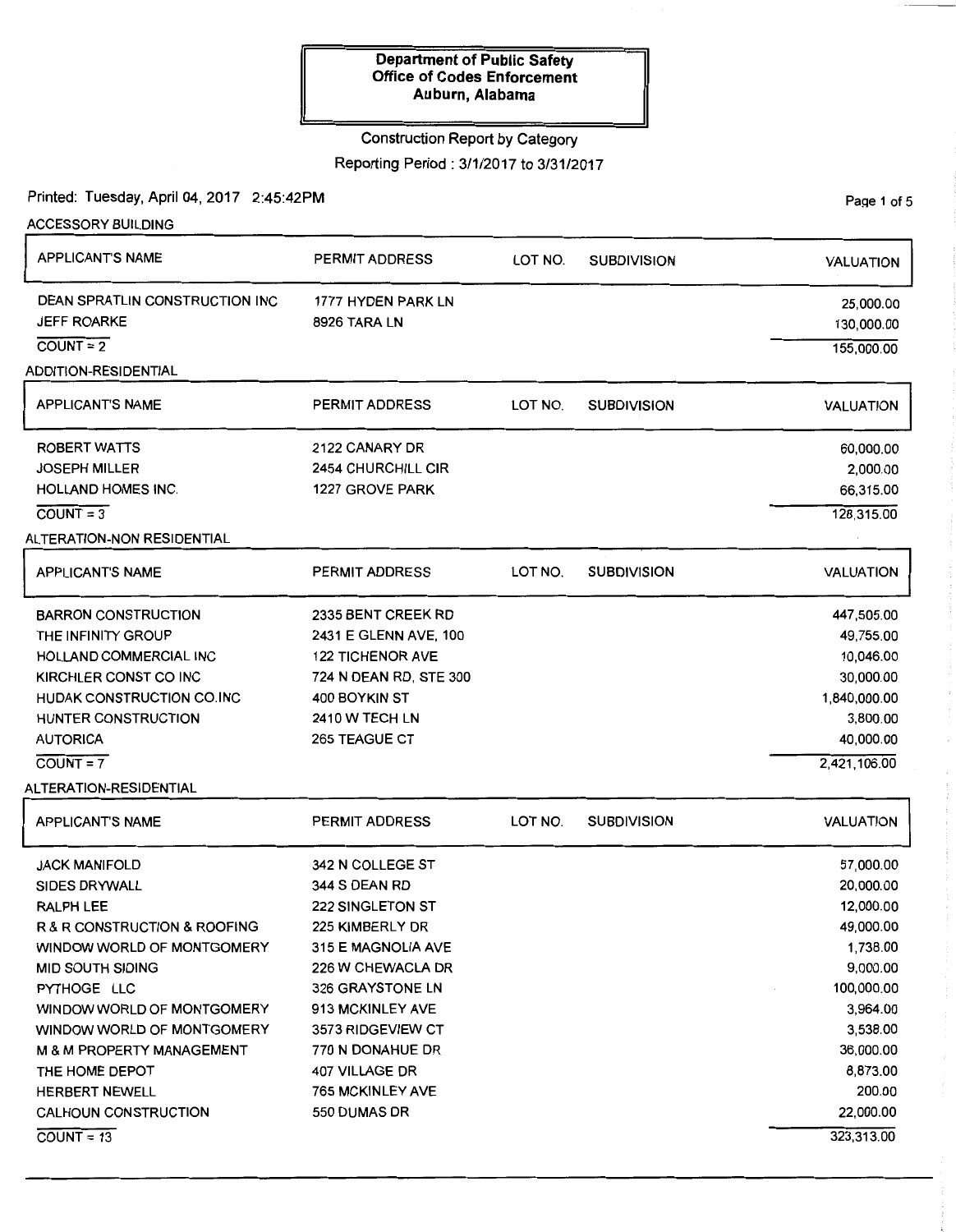## Construction Report by Category

Reporting Period: 3/1/2017 to 3/31/2017

Printed: Tuesday, April 04, 2017 2:45:42PM

AMUSEMENT/SOCIAURECREATIONAL

| <b>HERRING POOLS &amp; SUPPLIES</b><br>2400 MIMMS TRIAL RD<br><b>BLUE HAVEN POOLS</b><br>716 PETRIE RD<br>OFFICE/BANK/PROFESSIONAL<br><b>APPLICANT'S NAME</b><br><b>PERMIT ADDRESS</b><br>LOT NO.<br><b>SUBDIVISION</b><br>853 N DEAN RD<br><b>MICHAEL ALLEN HOMES</b><br>323 SAMFORD VILLAGE CT<br><b>NOVAN CONSTRUCTION</b> | 65,000.00<br>44,000.00<br>109,000.00<br><b>VALUATION</b><br>578,877.36<br>551,619.33 |
|-------------------------------------------------------------------------------------------------------------------------------------------------------------------------------------------------------------------------------------------------------------------------------------------------------------------------------|--------------------------------------------------------------------------------------|
|                                                                                                                                                                                                                                                                                                                               |                                                                                      |
|                                                                                                                                                                                                                                                                                                                               |                                                                                      |
|                                                                                                                                                                                                                                                                                                                               |                                                                                      |
|                                                                                                                                                                                                                                                                                                                               |                                                                                      |
|                                                                                                                                                                                                                                                                                                                               |                                                                                      |
|                                                                                                                                                                                                                                                                                                                               |                                                                                      |
|                                                                                                                                                                                                                                                                                                                               |                                                                                      |
| 312 N GAY ST<br><b>JEROME JOSEPH CIARAVINO</b>                                                                                                                                                                                                                                                                                | 50,000.00                                                                            |
|                                                                                                                                                                                                                                                                                                                               | 1,180,496.69                                                                         |
| ROOFING-RESIDENTIAL                                                                                                                                                                                                                                                                                                           |                                                                                      |
| PERMIT ADDRESS<br>LOT NO.<br><b>SUBDIVISION</b><br><b>APPLICANT'S NAME</b>                                                                                                                                                                                                                                                    | <b>VALUATION</b>                                                                     |
| 1251 REDFERN PL<br><b>SUPERIOR ROOFING</b>                                                                                                                                                                                                                                                                                    | 14,995.00                                                                            |
| 601 AUBURN DR<br><b>SUPERIOR ROOFING</b>                                                                                                                                                                                                                                                                                      | 6,590.00                                                                             |
| 318 E DRAKE AVE                                                                                                                                                                                                                                                                                                               | 900.00                                                                               |
| 3669 HAWTHORN CT<br><b>MCCRORY CONTRACTING</b>                                                                                                                                                                                                                                                                                | 8,000.00                                                                             |
| 908 E MAGNOLIA AVE<br><b>VALERIE HANCOCK</b>                                                                                                                                                                                                                                                                                  | 2,800.00                                                                             |
| 509 BENNINGTON CT<br>APEX ROOFING AND RESTORATION                                                                                                                                                                                                                                                                             | 7,007.45                                                                             |
| APEX ROOFING AND RESTORATION<br><b>1945 STONERIDGE DR</b>                                                                                                                                                                                                                                                                     | 11,521.17                                                                            |
| 1127 GRAYTON CT<br>SUPERIOR ROOFING                                                                                                                                                                                                                                                                                           | 10,925.00                                                                            |
|                                                                                                                                                                                                                                                                                                                               |                                                                                      |

| <b>SUPERIOR ROOFING</b>      | 1251 REDFERN PL           | 14,995.00 |
|------------------------------|---------------------------|-----------|
| <b>SUPERIOR ROOFING</b>      | 601 AUBURN DR             | 6,590.00  |
| <b>PAT MOORE</b>             | 318 E DRAKE AVE           | 900.00    |
| <b>MCCRORY CONTRACTING</b>   | 3669 HAWTHORN CT          | 8,000.00  |
| <b>VALERIE HANCOCK</b>       | 908 E MAGNOLIA AVE        | 2,800.00  |
| APEX ROOFING AND RESTORATION | 509 BENNINGTON CT         | 7,007.45  |
| APEX ROOFING AND RESTORATION | <b>1945 STONERIDGE DR</b> | 11,521.17 |
| <b>SUPERIOR ROOFING</b>      | <b>1127 GRAYTON CT</b>    | 10,925.00 |
| <b>SUPERIOR ROOFING</b>      | 149 S ROSS ST             | 3,870.00  |
| <b>MCCRORY CONTRACTING</b>   | 1756 LAUREN LN            | 8.300.00  |
| APEX ROOFING AND RESTORATION | 2026 BRENTON LN           | 7,850.16  |
| APEX ROOFING AND RESTORATION | <b>280 IVY LN</b>         | 5,118.22  |
| APEX ROOFING AND RESTORATION | <b>1881 HILLTON CT</b>    | 9,192.58  |
| APEX ROOFING AND RESTORATION | <b>1841 CREEKWOOD TRL</b> | 8,134.75  |
| ALL-V ROOFING & RESTORATION  | 615 MONTICELLO CT         | 10,400.00 |
| <b>SUPERIOR ROOFING</b>      | 542 WRIGHTS MILL RD       | 7,625.00  |
| <b>SUPERIOR ROOFING</b>      | 698 MOORES MILL DR        | 18,165.00 |
| <b>MCCRORY CONTRACTING</b>   | 2060 S EVERGREEN DR       | 7,000.00  |
| <b>MCCRORY CONTRACTING</b>   | 793 TACOMA DR             | 4,100.00  |
| <b>SUPERIOR ROOFING</b>      | <b>213 LANCASTER AVE</b>  | 8,000.00  |
| SUPERIOR ROOFING             | <b>1935 KERIHILL CIR</b>  | 9,430.00  |
| APEX ROOFING AND RESTORATION | 818 ANNABROOK DR          | 8,001.62  |
| APEX ROOFING AND RESTORATION | 2381 MORGAN DR            | 7,990.00  |
| <b>SUPERIOR ROOFING</b>      | <b>805 E MAGNOLIA AVE</b> | 5,020.00  |
|                              |                           |           |

 $COUNT = 24$ 

Page 2 of 5

190,935.95

 $\frac{1}{2}$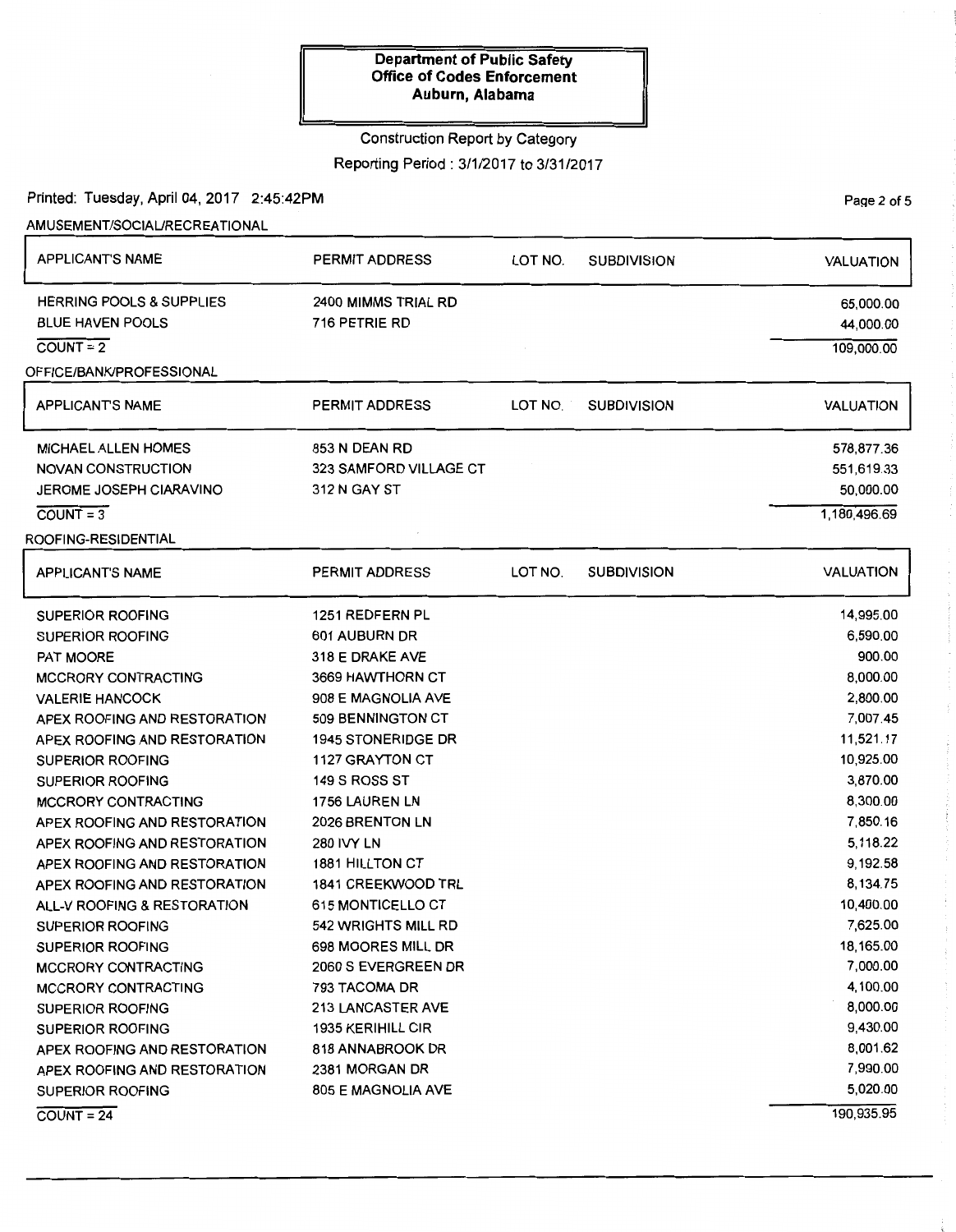### Construction Report by Category

## Reporting Period: 3/1/2017 to 3/31/2017

## Printed: Tuesday, April 04, 2017 2:45:42PM

## SINGLE FAMILY HOUSE-ATTACHED

| <b>APPLICANT'S NAME</b>        | <b>PERMIT ADDRESS</b>      | LOT NO. | <b>SUBDIVISION</b> | <b>VALUATION</b> |
|--------------------------------|----------------------------|---------|--------------------|------------------|
| <b>HAYLEY-FREEMAN CONST CO</b> | <b>1054 RUNNINGVINE LN</b> | 26      | <b>IVEYS</b>       | 189,159.00       |
| <b>HAYLEY-FREEMAN CONST CO</b> | <b>1055 RUNNINGVINE LN</b> | 27      | <b>IVEYS</b>       | 189,159.00       |
| HAYLEY-FREEMAN CONST CO        | <b>1059 RUNNINGVINE LN</b> | 28      | <b>IVEYS</b>       | 189,159.00       |
| $\overline{COUNT} = 3$         |                            |         |                    | 567,477.00       |

Page 3 of 5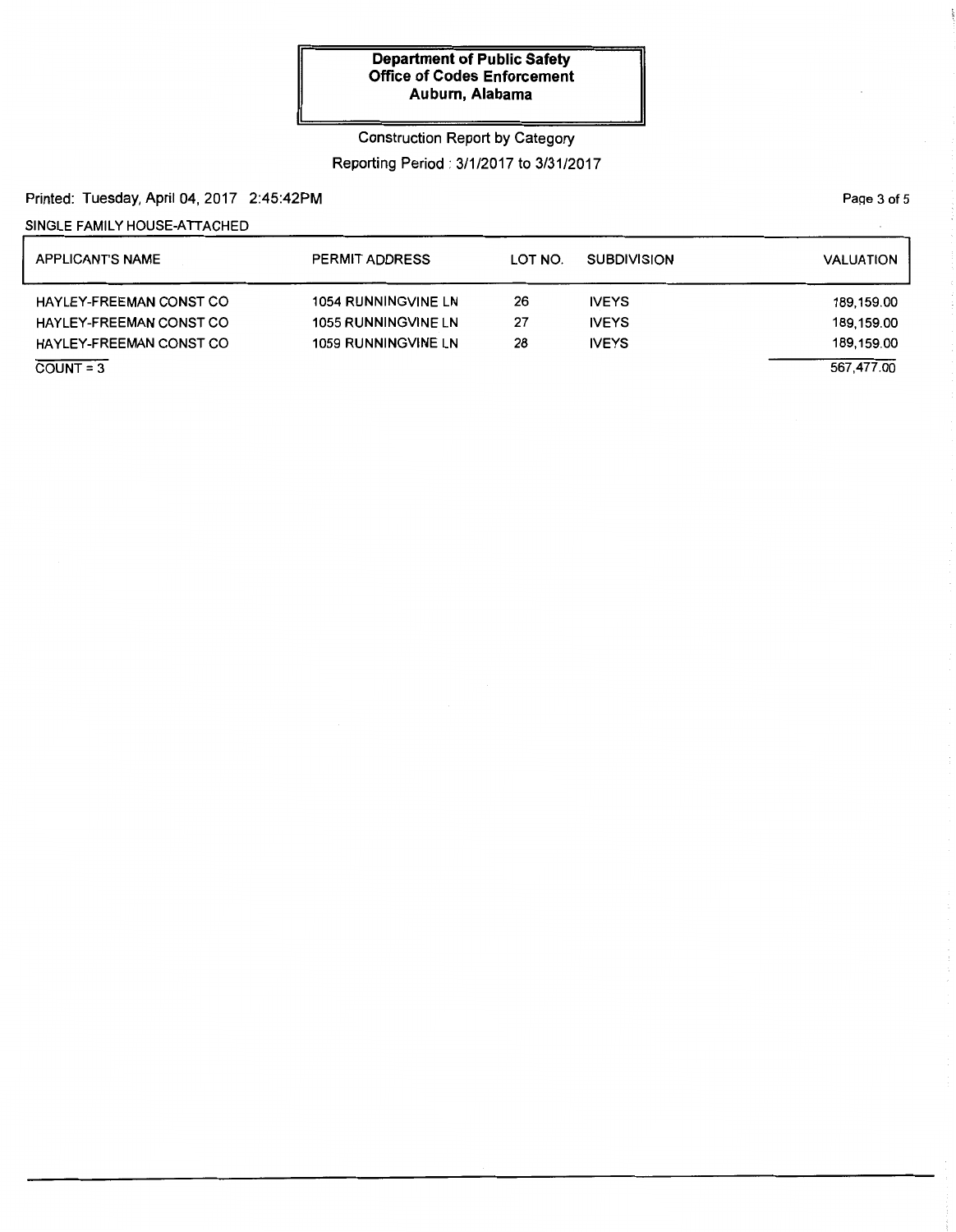## Construction Report by Category

Reporting Period: 3/1/2017 to 3/31/2017

## Printed: Tuesday, April 04, 2017 2:45:42PM **Page 4 of 5** and 2017 12:45:42PM

### SINGLE FAMILY HOUSE-DETACHED

| <b>APPLICANTS NAME</b>         | PERMIT ADDRESS             | LOT NO.        | <b>SUBDIVISION</b>           | <b>VALUATION</b> |
|--------------------------------|----------------------------|----------------|------------------------------|------------------|
| DOUG CANNON CONSTRUCTION CO IN | 3864 NASH CREEK DR         | 8              | <b>NASH CREEK</b>            | 463,905.76       |
| <b>CLEVELAND BROTHERS</b>      | 1640 COVINGTON RDG         | 521B           | <b>MOORES MILL</b>           | 401,158.72       |
| <b>MICHAEL ALLEN HOMES</b>     | 2232 HERITAGE RIDGE LN     | 38             | <b>ASHETON LAKES</b>         | 364,212.75       |
| RIDGE CREST PROPERTIES LLC     | 1199 FALLS CREST PL        | 72             | YARBROUGH FARMS PH II        | 332,099.23       |
| HAYLEY-FREEMAN CONST CO        | <b>1107 RUNNINGVINE LN</b> | 13             | STOKER REDIV OF L-4          | 164,022.50       |
| <b>MICHAEL ALLEN HOMES</b>     | 2 LEGACY LN                | 48             | <b>LEGACY</b>                | 281,023.48       |
| <b>TCB CONSTRUCTION</b>        | 4148 CREEKWATER XING       | 24             | <b>PARKERSON MILL</b>        | 258,410.60       |
| <b>KENNEDY CONTRACTING</b>     | 805 RAILROAD AVE, 4        | 4              |                              | 217,693.50       |
| <b>KENNEDY CONTRACTING</b>     | 805 RAILROAD AVE, 3        | 3              |                              | 217,693.50       |
| <b>HARRIS DOYLE HOMES</b>      | <b>1144 SOUTHRIDGE CT</b>  | 67             | <b>CYPRESS POINT</b>         | 381,632.40       |
| <b>TUCKER BROWN</b>            | 344 ARMSTRONG ST           | 10             | DOWDELL SPRIGHT              | 392, 107.52      |
| <b>TUCKER BROWN</b>            | 344 ARMSTRONG ST           | 10             | DOWDELL SPRIGHT              | 392, 107.52      |
| <b>MICHAEL ALLEN HOMES</b>     | 2038 EAST LAKE BLVD        | 87             | <b>EAST LAKE SUBDIVISION</b> | 515,480.17       |
| DILWORTH DEVELOPMENT           | <b>1451 PING CT</b>        | 229            | YARBROUGH FARMS PINE VALLEY  | 318,229.04       |
| <b>MICHAEL ALLEN HOMES</b>     | <b>14 KIPLING LN</b>       | $\overline{7}$ | <b>LEGACY</b>                | 229,181.16       |
| STONE MARTIN BUILDERS          | 2376 SNOWSHILL LN          | 79             | THE OAKS AT COTSWOLD         | 230, 153. 12     |
| <b>STONE MARTIN BUILDERS</b>   | 2441 SNOWSHILL LN          | 44             | THE OAKS AT COTSWOLD         | 247,342.26       |
| HOMESTEAD RESIDENTIAL          | 954 FALCONER DR            | 155            | YARBROUGH FARMS - THE PARC   | 285,764.64       |
| STONE MARTIN BUILDERS          | 2352 SNOWSHILL LN          | 83             | THE OAKS AT COTSWOLD         | 272,525.02       |
| STONE MARTIN BUILDERS          | 2375 SNOWSHILL LN          | 34             | THE OAKS AT COTSWOLD         | 272,525.02       |
| <b>STONE MARTIN BUILDERS</b>   | 2399 SNOWSHILL LN          | 37             | THE OAKS AT COTSWOLD         | 230, 153. 12     |
| SAGE SERVICES LLC              | 870 DAKOTA DR              | $\overline{7}$ | <b>DAKOTA</b>                | 650,000.00       |
| DILWORTH DEVELOPMENT           | 2154 CONCORDE CT           | 363            | <b>ASHETON LAKES</b>         | 367,479.18       |
| <b>STONE MARTIN BUILDERS</b>   | 2393 SNOWSHILL LN          | 36             | THE OAKS AT COTSWOLD         | 272,199.53       |
| <b>HARRIS DOYLE HOMES</b>      | <b>1246 SOUTHRIDGE CT</b>  | 50             | <b>CYPRESS POINT</b>         | 453,827.85       |
| <b>HARRIS DOYLE HOMES</b>      | <b>1156 SOUTHRIDGE CT</b>  | 65             | <b>CYPRESS POINT</b>         | 324,828.20       |
| DONALD ALLEN DEVELOPMENT       | 175 E VETERANS BLVD        | 1              | <b>SAVANNAH SQUARE</b>       | 140,000.00       |
| DONALD ALLEN DEVELOPMENT       | 175 E VETERANS BLVD        | 3              | SAVANNAH SQUARE              | 140,000.00       |
| DONALD ALLEN DEVELOPMENT       | 175 E VETERANS BLVD        | $\overline{2}$ | SAVANNAH SQUARE              | 140,000.00       |
| <b>GRAYHAWK HOMES, INC</b>     | 1545 N CAMDEN DR           | 73             | <b>DONAHUE RIDGE</b>         | 248,453.10       |
| <b>STONE MARTIN BUILDERS</b>   | 2417 SNOWSHILL LN          | 40             | THE OAKS AT COTSWOLD         | 255,518.65       |
| STONE MARTIN BUILDERS          | 2365 SNOWSHILL LN          | 33             | THE OAKS AT COTSWOLD         | 225, 136.37      |
| <b>MICHAEL ALLEN HOMES</b>     | <b>10 KIPLING LN</b>       | 5              | <b>LEGACY</b>                | 260,432.97       |
| <b>EASTBROOK HOMES</b>         | 713 SHELTON COVE LN        | 53             | <b>SHELTON COVE</b>          | 280,279.60       |
| ELITE HOMES OF EAST ALABAMA    | 310 QUARRY PL              | 96             | <b>STONEWOOD FARMS</b>       | 313,875.02       |
| <b>HOMESTEAD RESIDENTIAL</b>   | 966 FALCONER DR            | 157            | YARBROUGH FARMS - THE PARC   | 302,580.07       |
| HOMESTEAD RESIDENTIAL          | 294 FLAGSTONE PL           | 73             | <b>STONEWOOD FARMS</b>       | 303,480.07       |
| TIM YATES CONSTRUCTION         | 1131 FIELDCREST LN         | 15             | <b>GROVE HILL</b>            | 243,914.25       |
| DILWORTH DEVELOPMENT           | 1607 ELLA GRACE DR         | 151            | YARBROUGH FARMS CLUB CREEK   | 396,259.65       |
| DACK HOMES WEST LLC            | 2200 AUTUMN RIDGE WAY      | 130A           | <b>AUTUMN RIDGE</b>          | 248,095.62       |
| HAYLEY-FREEMAN CONST CO        | 1077 RUNNINGVINE LN        | 20             | STOKER REDIV OF L-4          | 180,464.00       |
| HAYLEY-FREEMAN CONST CO        | 2674 SOPHIA CT             | 173            | <b>TUSCANY HILLS</b>         | 189,405.50       |

 $\overline{\phantom{a}}$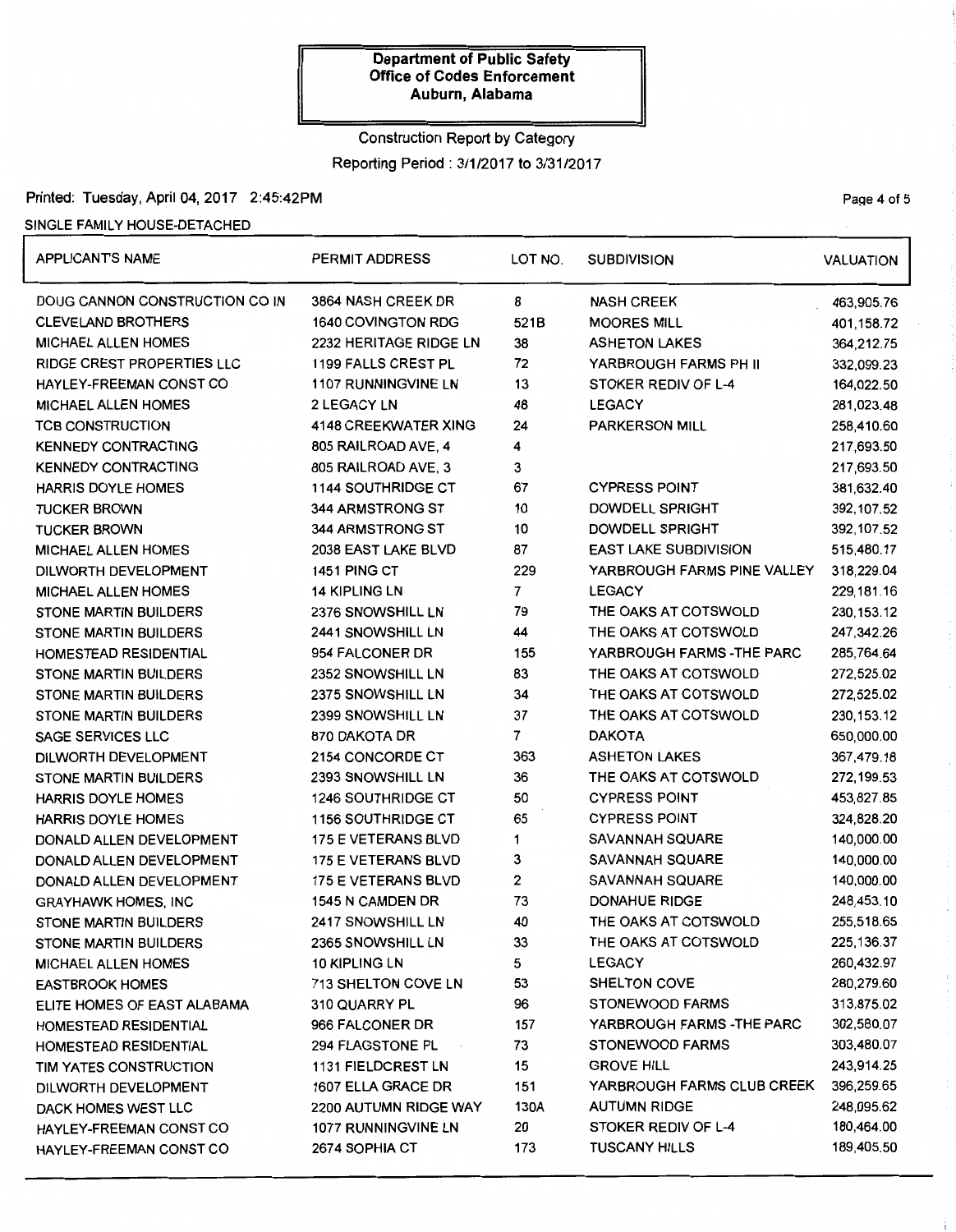### Construction Report by Category

Reporting Period: 3/1/2017 to 3/31/2017

Printed: Tuesday, April 04, 2017 2:45:42PM

SINGLE FAMILY HOUSE-DETACHED

| <b>APPLICANT'S NAME</b>        | <b>PERMIT ADDRESS</b>       | LOT NO.<br><b>SUBDIVISION</b> |                              | <b>VALUATION</b> |
|--------------------------------|-----------------------------|-------------------------------|------------------------------|------------------|
| <b>HOMESTEAD RESIDENTIAL</b>   | 294 QUARRY PL               | 93                            | <b>STONEWOOD FARMS</b>       | 350,359.70       |
| <b>SCHUMACHER HOMES LLC</b>    | 2088 EAST LAKE BLVD OR      | 56                            | <b>EAST LAKE SUBDIVISION</b> | 418,997.63       |
| <b>R L CORLEY CONSTRUCTION</b> | <b>499 BENNINGTON CT</b>    | 387                           | <b>ASHETON LAKES</b>         | 427,000.00       |
| <b>EASTBROOK HOMES</b>         | <b>2145 CONSERVATION DR</b> | 78                            | <b>PRESERVE</b>              | 307,583.10       |
| DILWORTH DEVELOPMENT           | 1476 PING CT                | 269                           | YARBROUGH FARMS PINE VALLEY  | 337,616.38       |
| DILWORTH DEVELOPMENT           | <b>1455 PING CT</b>         | 228                           | YARBROUGH FARMS PINE VALLEY  | 283,852.23       |
| <b>MATHEWS DEVELOPMENT</b>     | <b>4160 CREEKWATER XING</b> | 21                            | <b>PARKERSON MILL</b>        | 269,217.09       |
| <b>MATHEWS DEVELOPMENT</b>     | <b>4156 CREEKWATER XING</b> | 22                            | <b>PARKERSON MILL</b>        | 255,007.15       |
| <b>GRAYHAWK HOMES, INC</b>     | 1554 N CAMDEN DR            | 76                            | <b>DONAHUE RIDGE</b>         | 304,387.94       |
| <b>GRAYHAWK HOMES, INC</b>     | 1577 N CAMDEN DR            | 65<br><b>DONAHUE RIDGE</b>    |                              | 331,709.20       |
| <b>GRAYHAWK HOMES, INC</b>     | 1557 N CAMDEN DR            | 70<br><b>DONAHUE RIDGE</b>    |                              | 316,525.21       |
| TOLAND CONSTRUCTION            | 212 BROOKSHIRE CT           | 212                           | <b>MIMMS TRAIL</b>           | 307,766.28       |
| <b>GRAYHAWK HOMES, INC</b>     | 1550 N CAMDEN DR            | 75                            | <b>DONAHUE RIDGE</b>         | 306,456.65       |
| $COUNT = 55$                   |                             |                               |                              | 16,620,129.22    |
| TWO-FAMILY BUILDING            |                             |                               |                              |                  |
| <b>APPLICANT'S NAME</b>        | <b>PERMIT ADDRESS</b>       | LOT NO.                       | <b>SUBDIVISION</b>           | <b>VALUATION</b> |
| <b>KENNEDY CONTRACTING</b>     | 805 RAILROAD AVE, 1         | 1                             |                              | 413,129.35       |
| <b>KENNEDY CONTRACTING</b>     | 805 RAILROAD AVE, 2         | 2                             |                              | 413,129.35       |
| DONALD ALLEN DEVELOPMENT       | <b>175 E VETERANS BLVD</b>  | 5                             | <b>SAVANNAH SQUARE</b>       | 140,000.00       |
| DONALD ALLEN DEVELOPMENT       | <b>175 E VETERANS BLVD</b>  | 6                             | <b>SAVANNAH SQUARE</b>       | 140,000.00       |

DONALD ALLEN DEVELOPMENT DONALD ALLEN DEVELOPMENT DONALD ALLEN DEVELOPMENT DONALD ALLEN DEVELOPMENT DONALD ALLEN DEVELOPMENT

 $COUNT = 9$ 

TOTAL COUNT= 121

**BUILDING OFFICIAL** 

175 E VETERANS BLVD 175 E VETERANS BLVD 175 E VETERANS BLVD 175 E VETERANS BLVD 175 E VETERANS BLVD

TOTAL VALUATION=

SAVANNAH SQUARE SAVANNAH SQUARE SAVANNAH SQUARE SAVANNAH SQUARE SAVANNAH SQUARE

23,502,031.56

140,000.00 140,000.00 140,000.00 140,000.00 140,000.00 1,806,258.70

Page 5 of 5